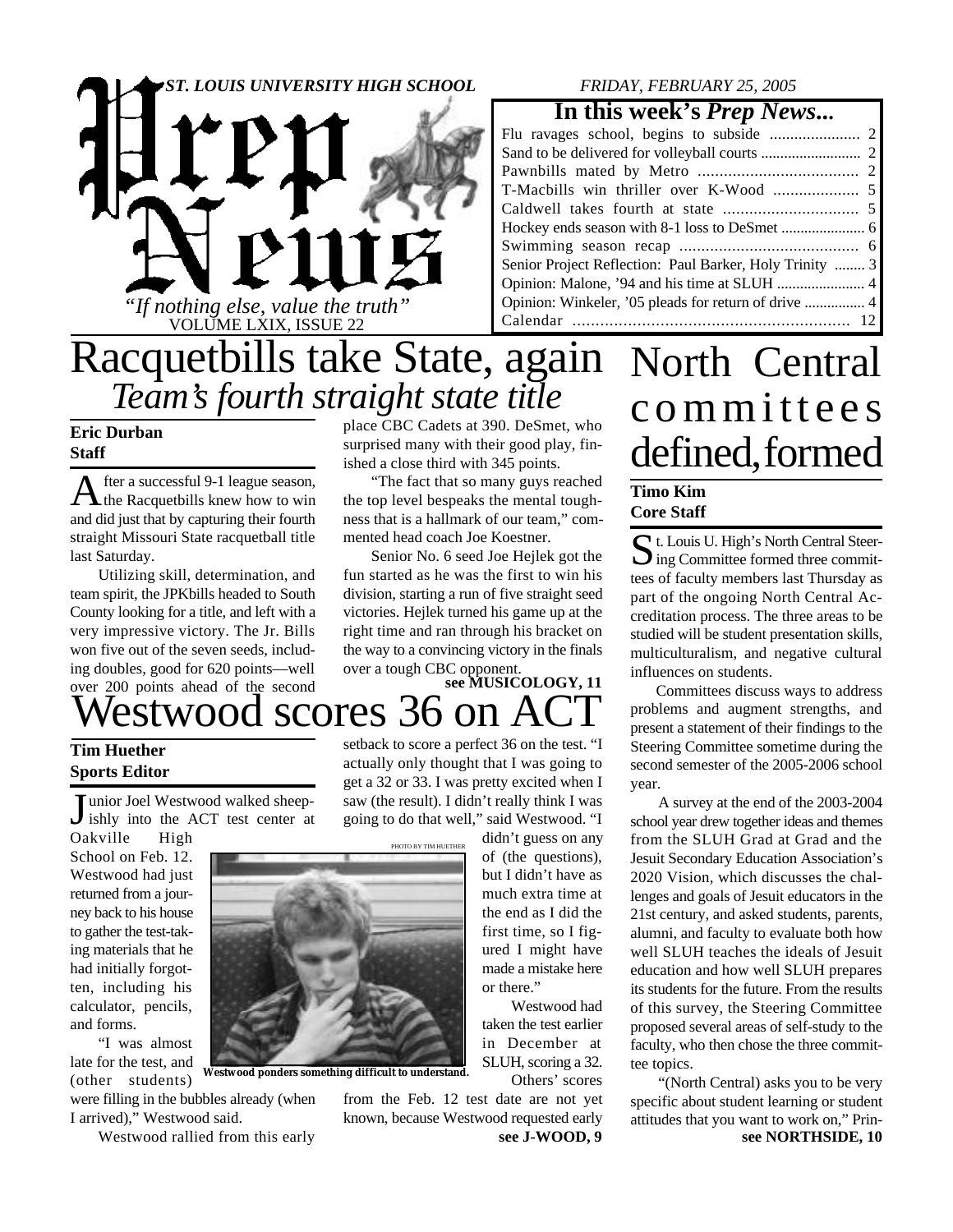### 2 **News** February 25, 2005 **News** Flu epidemic begins to fade STUCO to

#### **Kyle Kloster Core Staff**

A ccording to a CNN internet report<br>also week, influenza kills 36,000 ccording to a CNN internet report Americans every year, and worse, the flu season is on the rise. The flu has registered "widespread activity" in 27 states according to the Centers for Disease Control and Prevention, and the percentage of doctors' patients with flu has increased from 2.5 to 4.6 percent.

Over the past two weeks, beginning with Feb. 7, a flu bug has ravaged St. Louis U. High, nearly tripling the average number of sick students missing school per day. From Jan. 18, the beginning of the second semester, to Feb. 4, the Friday before the week of the flu rampage, an average of 13.4 students missed each school day because of sickness. Since then, on average, 34.5 students have missed each school day. On Feb. 4, only 16 students stayed home, but 47 took a sick day on Feb. 7.

According to SLUH's nurse Scott Gilbert, R.N., a much larger number of

Metro mates Kingbills

#### **Matt Angeli Reporter**

Despite having only four players, the<br>Metro High School chess team still<br>managed to defeat the Rookbills in a espite having only four players, the Metro High School chess team still match that was close until the final minute.

Senior Luke Dang finished his season with a disappointing anticlimax as he won by forfeit at board five.

Dang aknowledged his weakness in dropping pieces throughout the season, but his attitude was one of someone who had clearly enjoyed himself in his chess career at SLUH and someone who recognized not only the mistakes but also the lessons that came from them.

Another senior, Isaac Dripps, fell behind at board four and was checkmated. Dripps lost a couple close matches this season, but one can be sure that his students have gone home from school sick over the past two weeks as well. Gilbert said, "In the first couple weeks of February, a big flow of students was coming down to my office, mostly with the flu— (approximately) 30 kids left school sick (during that time)."

Gilbert guessed the bug hit SLUH because, "Probably somebody picked it up somewhere, and brought it in to school. We have students here who knowingly come to school sick, and it's infectious."

Students attend, even when aware of their sickness, because "they have a test, or they have a quiz, or they have to turn in a paper," Gilbert suggested.

Although many students come to school sick to avoid missing work, according to Gilbert, teachers always allow makeup time for missed work. "I can't imagine (that) a teacher wouldn't let a student take a test a day late," Gilbert explained.

Gilbert warned that stubborn students who come to school while sick are only spreading the problem, and probably out of unnecessary concerns. He said, "I think it's

# **see BIRD FLU, 9**

knowledge of chess will never deteriorate. Junior Matt Angeli, likewise, nearly won at board three but went down in flames after failing to defend his king effectively.

Fellow junior Ben Geisman came through with a stunning win as he led his opponent throughout most of the match. His win tied the match at 11.

**see KINGME, 9** Only board one was still playing and a tie would mean a draw, forcing the Rookbills and Metro to a rematch within a week. The pressure mounted as everyone stared at the final board while both opponents' clocks ticked down to one minute. Departing senior and chess team president Brian Nienhaus fought valiantly against an enemy he has faced several times in his chess career. Unfortunately for him and the Rookbills, his defense collapsed, and before his nemesis could checkmate him, Nienhaus resigned and declared it a "good

# purchase sand for volleyball c o u r t s **Jim Santel Reporter**

Sometime in the near future, the east-<br>Sern portion of St. Louis U. High's  $\Box$  ern portion of St. Louis U. High's P.E. field will be covered with 210 tons of sand to be used as sand volleyball courts for the upcoming Student Council Fall Festival.

According to STUCO moderator Brock Kesterson, the idea for the sand volleyball courts dates back to October, when Fall Festival was originally supposed to take place. It was postponed due to bad weather and has been tentatively rescheduled for March 18.

"This is something we had planned originally, and the weather didn't cooperate … it just didn't work out, but we still wanted to have (the volleyball courts)," Kesterson said.

The sand was supposed to be delivered over this past weekend by Bussin Rock Quarry, "but the field wasn't bone dry like (Bussin) suggested," said STUCO president Joe Eggleston.

"It's just a waiting process now," Eggleston added. "We have to wait for the parking lot to be cleared so that the sand trucks can get to the field, and (the field) has to be dry."

Eggleston was hopeful that the sand would arrive this weekend, but neither he nor Kesterson had a sound estimate for when the delivery would occur. "It's really not up to us," Kesterson said. "It's dependent on the field … we have to have the right conditions."

**see SANDMAN, 9** Once in place, the sand will comprise two courts, each eight inches deep, which will be in place until the Vision 2000 campaign efforts plow over the area. Until that time, the fields will be used for much more than just Fall Festival.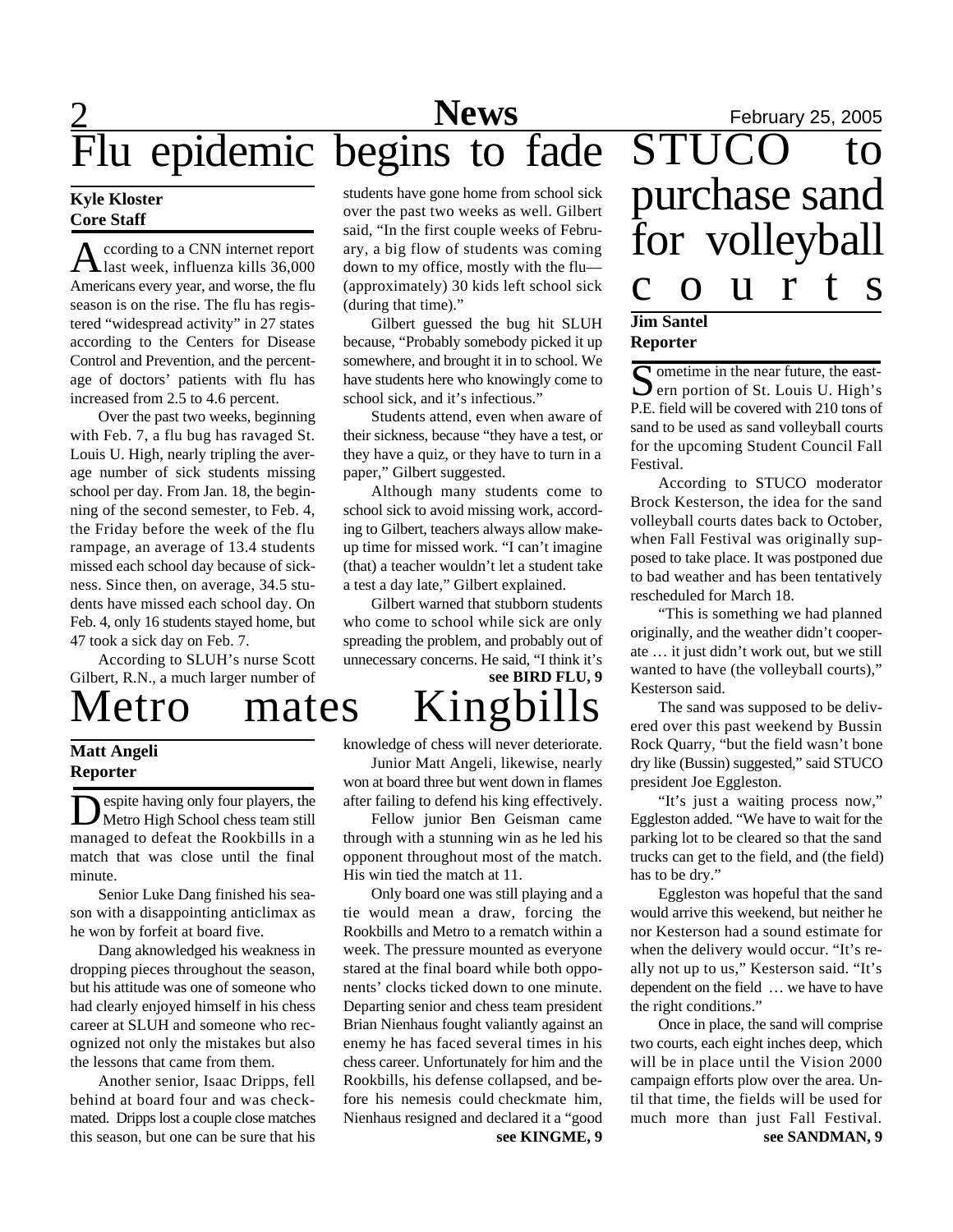# **February 25, 2005 Reflection** 3 SENIOR PROJECT REFLECTION Learning to serve: Holy Trinity Grade School

### **Paul Barker Special to the** *Prep News*

At the foot of my bed is an old cabinet painted white and grey-green, the top drawer of which holds, literally, the scraps of my high school experience: photos of school dances and of my family in Colorado, a stuffed folder from a summer program after sophomore year, mostly empty journals with fragments of poetry and recorded insecurities, guitar tabs, letters, Christmas ornaments, birthday cards, copies of *Sisyphus*, coins.

The drawer is nearly too full to close, and throughout the year I've tucked a few things in edgewise, afraid of filling it too early. There is one thing missing, sitting somewhat precariously in a stack on the top of my computer on the opposite side of the room: construction-paper cards and photographs which my Senior Project presented to me on the last day.

That day, one of the kindergarteners asked me where I was going to put all of the cards. Her name was Kierra, and every other day she drew me a picture of a heart or a butterfly with a strange number written beside it. She told me it was her address—no street name, just a number, that I was supposed to use to come visit her house after school. When she asked about the cards, I told her that I was going to put them in a special drawer in my room.

That was my intention then, and it is my intention now, but for whatever reason, I've hesitated. For one thing, I don't know how in the world I'm going to make a tall stack of farewell cards fit in an already bulging drawer. More importantly, though, I don't feel like my Senior Project is quite ready to be tucked away with all my other experiences. I haven't quite comprehended it yet—it still needs to sit there in the open for me to see.

My Project differed in nearly every imaginable way from my expectations. I worked with Joey Mooney at Holy Trinity School in North County, and we had signed up primarily because we were told we'd be working closely with a few Latino students who were having trouble learning English and adapting to the community.

By the time we arrived in January, though, they didn't need much help with English—they'd learned it well enough on their own. Instead, we taught Spanish to the English-speaking students, in small doses to the kindergarteners and with surprising success to the first grade. Throughout Project, I experienced similar reversals of what I'd planned and what I ended up having to do.

The problem in my case was that I'd unintentionally entered Project with the attitude that it was all about me. I wanted to improve my Spanish, so I'd signed up expecting to be in the presence of a native speaker each day. I hoped to tutor the upper classes in math and science with the vague hope that I'd astound the school with my teaching ability. And most of all, although I didn't realize it until I was well into my Project, I wanted an experience that would make me more well-rounded, more developed, more understanding. I was preparing for Project so that it fit *my* life, so that it filled in the holes that I needed to be filled.

Fortunately, there was no room for this attitude once I was in the midst of all those kids. First of all, I was humbled by my own failures to control the children at times or to give them my full attention. One day, when I was particularly tired, I recall hovering lamely in the back of the room for the entire first half of the day, too lazy to sit down beside a student because I knew I might get stuck helping her for half an hour without making any progress. Secondly, I gradually became so attached to the kids that I started to care about their success—I stopped watching myself serve and started working with them because I genuinely wanted them to do well.

As I mentioned, though, I'm still not quite sure of the whole experience—I'm a little overwhelmed by the details. The kids, exhausting as they could be, were ridiculously fun to be around. At recess we invented a game where I threw the ball high up in the air and they ran around squinting upwards, trying to catch it to bring it back to me. Every time I threw it up, they squealed, even though it was the same thing every time. They told incomplete stories that revealed so much about them—what strange things they thought about (one boy pointed absent-mindedly to a hole in the ceiling one day and said, "That's where the robbers come in") and what mattered to them most.

I learned how to communicate with children, how to understand what they were trying to say, to some degree (though I wasn't very good at it), how to keep them from getting out of hand. I learned how to teach them, when to move on from a question that wasn't making any sense, when to wait patiently for an answer and when to ask another student to help.

Most importantly, I came to understand that Project was about learning how to serve. I did not go to Holy Trinity to change the school radically, to improve it with whatever exceptional skills I imagined that I had. I went to fill a small role where I was needed: I helped Juan feel more comfortable with his classmates, I helped Kevin sound out words, I helped Emily focus on her studies. These were small marks of my time at Holy Trinity that didn't have to happen—everyone I helped could have gotten along fine without me. The point is that I was there, and in the process of making a few things a little bit better I learned lessons simply about people that I hadn't expected to learn.

In a few months, perhaps, I'll relocate that stack of farewell cards to my top drawer and let them settle with all the other things I've found so significant in the past four years. For now, I'm going to keep the experiences of Project at the front of my mind.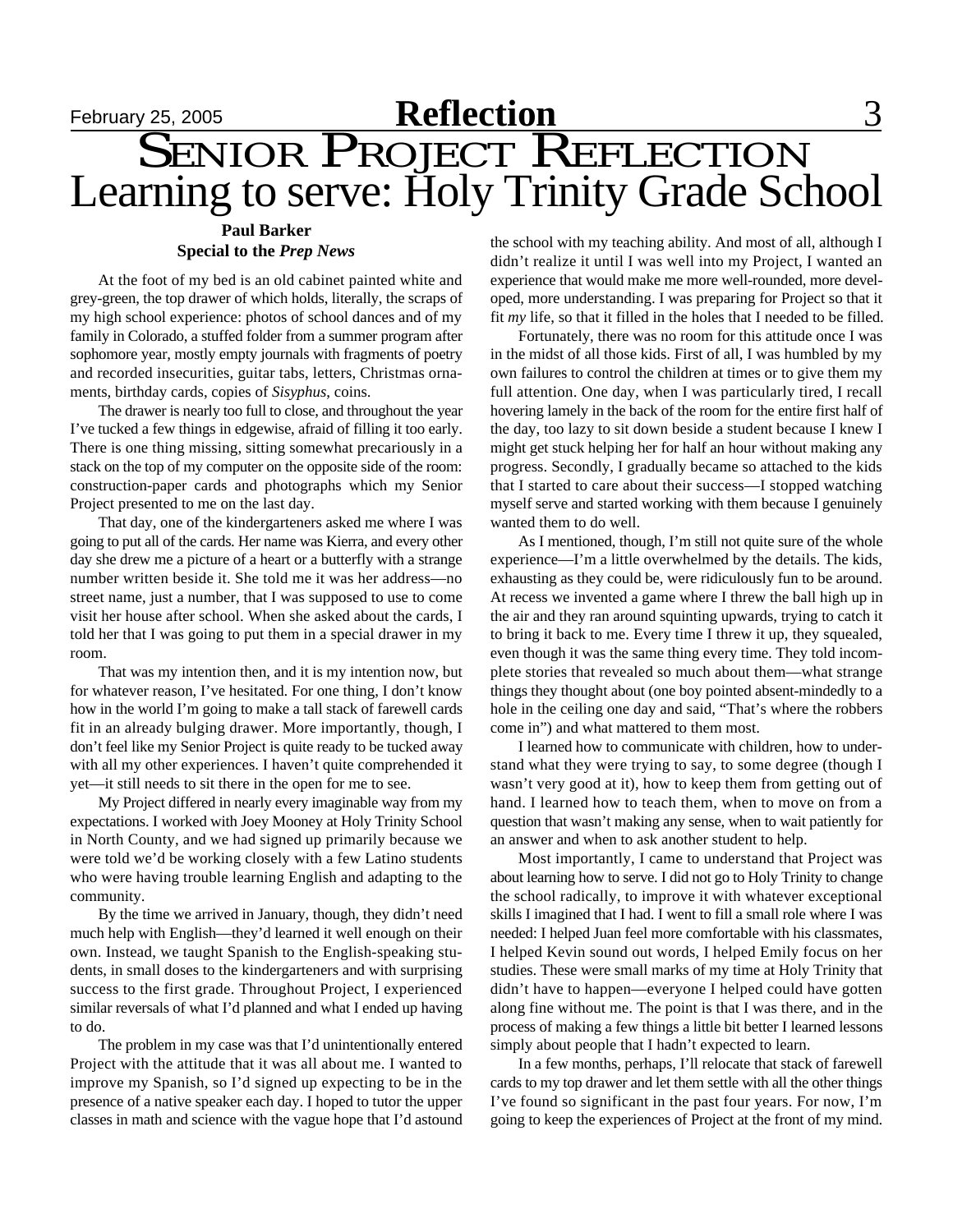# LETTERS TO THE EDITORS Malone, '94, responds to Moran's letter on schoolwork

To the Editors:

What I like about the on-line version of the *Prep News* is that it allows teachers to continue to inspire us, even if it has been 10 years since we were in their classroom and no longer frequent Oakland Avenue.

I am writing in response to Mr. Moran's Letter to the Editor in the Volume 69 (21) edition of the *Prep News* in which he addressed the "SAC Issue of Student Stress." This leads me to relive my greatest regret from my years at SLUH: not studying more.

I got by at SLUH with rarely studying and I always have a burning sensation in my mouth when I think I could have performed better had I worked harder. I think I allowed myself to be intimidated by other students: the Matt Hasiks, the Ray Griners. You know who I'm talking about. The guys at the top of the class, against whom you think you could never compete. Instead of believing in myself and putting in the time needed for study, I accepted mediocrity. In retrospect, I think the single factor that separated those guys from me were our work ethics.

Honestly, at the time, I probably allowed myself to believe that the reason they did better than me was because they were more gifted; not that I didn't work hard. Because if I told myself I wasn't working hard enough, there would be no way I could waste time and watch as much trash on TV as I did. I say that somewhat facetiously, but ... not really. I would have had to have made an uncomfortable change in my life. A change that would have improved my life dramatically and made me much happier, but an uncomfortable change nonetheless.

I would give myself excuses: work study was taking up time, I had a long commute, a show I liked was on, I need a nap, etc... However, when I'm honest, I remember that Ray did work study, too. Ray had a commute. Yet, I remember him studying calculus on an old, discarded, brown pew from the old Chapel set up on the second floor across from the the *Prep News* office ... after spending a full day at school ... and after track practice. That's what separated us.

My only solace is that later in life, I adopted those values demonstrated by guys like him.

I look back at my time at SLUH as one of the most fortunate blessings in my life and hope I can embody what teachers such as Mr. Moran strove to have taught me. At the same time, I regret not having tried harder while I was there.

In gratitude and regret,

Tom Malone Class of 1994

# Winkeler, '05, asks for help recovering drive

Dear SLUH Students,

I am writing to petition the help of my fellow students. Last Friday I was down in the computer lab during my free period, working on a programming project. I accidentally left my Jump Drive in one of the computers when the bell rang. Realizing this, I rushed back down to the computer lab to recover my portable storage device. I went directly to the computer I had been using and found that my drive was gone. I searched the computer lab and asked around for clues or leads.

The drive contains important documents pertaining to SLUH

## **Announcements**

We are looking for six to eight students to help us set up Cashbah. Pay is \$6.00 an hour and we need you to work for 20 hours. Four hours on Friday, March 4th, Saturday, March 5th and Sunday, March 6th. If you can not work all three days, we prefer you not sign up. Please sign up in the Maintenance Office in the basement. Room J2 by the garage.

Please pray for Tom Brandy and the Brandy family, whose son passed away earlier this week. Visitation will be this Sunday from 4:00 p.m. until 9:00 p.m. at Austin Lane Funeral Home. The funeral will be Monday at 12:00 p.m.

assignments, college, and personal life. It is not so much the drive but the documents that I need.

The drive is a black and red LexarMedia JumpDrive Sport about an inch wide and three inches long. I know that someone in SLUH has or knows where my drive is located. Please see me in homeroom 12 with any information. Please help me, for it is greatly appreciated. Thank you.

Matt Winkeler '05

The Wellness Club will host a Trivia Night today after school from 3:30 p.m. until 6:00 p.m. Students can sign up in tables of six for \$15.00 per table or individually for \$3.00 per person. Prizes will be awarded for the top three tables, and there will be attendance prizes as well. There is still time to sign up for this afternoon of good, clean fun!

STUCO's junior and senior dance, The Melting Snocial, will be held next Friday at the Sheraton-Westport. Tickets go on sale next week and are \$25 per couple.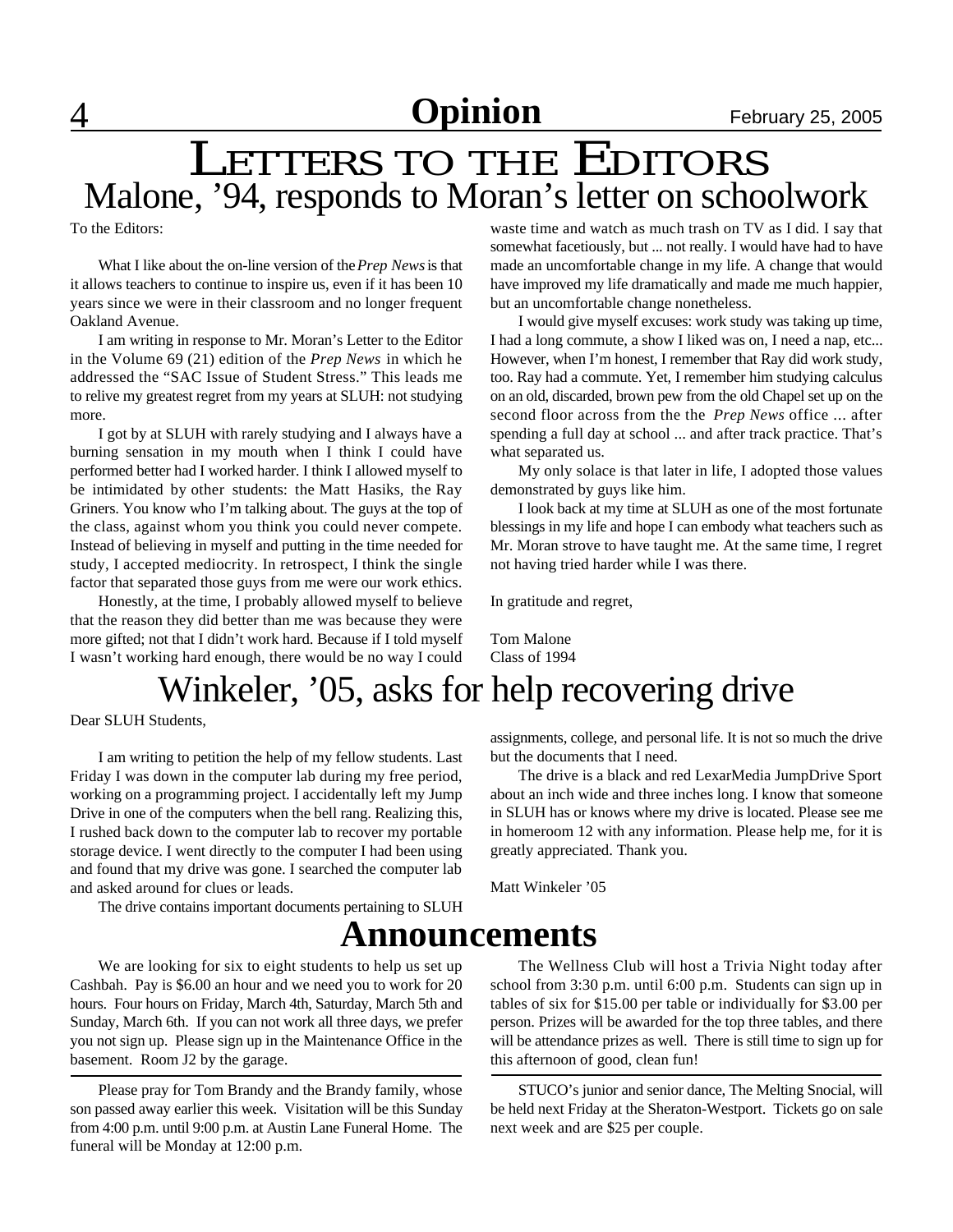## **Sports**

# **February 25, 2005 Sports** 5 Goettelmann shoots Jr. Bills past Pioneers, 40-38 *Last second 3-pointer sets up tonight's Webster final*

### **Henry Samson Reporter**

The Rumble in the Jungle. The Miracle<br>
on Ice. The Drive. Each of these he Rumble in the Jungle. The Miracle historic sports achievements is no less than epic. Last Tuesday night, the St. Louis U. High Jr. Billikens etched their own names into the history books in nearmythic fashion in a game that could very well turn into a legend that haunts the walls downstairs by the athletic offices.

Joe Carlson, a senior basketball fanatic who has missed only one game all season long, said, "I don't think I've ever seen a better game."

The Jr. Bills met the Kirkwood Pioneers, a foe that had beaten them by 15 points earlier in the season. Before the game, the Webster Groves gym was humming with an energetic buzz. The walls themselves seemed to be pulsing with deep breaths of excitement, an omen of the action to come. All 32 minutes of playing time were of the sit-on-the-edgeof-your-seat-and-look-at-the-scoreboardevery-15-seconds variety.

Interestingly enough, it would not be the high-powered offense that would lead SLUH to victory, but a defense that seemed to come alive every time Kirkwood passed mid-court.

"We've never done anything like this defensively," remarked head coach John Ross. "This is the first time we've scored 40 points and won."

Kirkwood came out with a quick strike, and for a while it looked like it would be a repeat performance of their last meeting. After the Pioneers made a bucket to go up 6-0, SLUH collected itself with a timeout. When play resumed, defense became the name of the game. A pair of treys from senior Dave Goettelmann and junior Tim Garvey with 2:30 and then one minute left in the first quarter tied the game at six apiece.

No one saw what was coming next.

With about 30 seconds remaining in the quarter, senior Curtis Hoette brought the ball down court and stopped behind the three point line. He then connected on an air mail alley-oop to senior dunkmaster John Warner that sent the crowd into a frenzy. Kirkwood added a bucket at the buzzer to go up 9-8, but SLUH was still in awe of the dunk.

"I didn't know my brother could get up like that," said freshman Dan Warner.

The scoring slowed way down in the second quarter, but the game certainly did not. SLUH's defense turned rabid as they held the Pioneers to a mere three points during the quarter, not allowing a single point until there was just 1:07 left in the half. Goettelmann added a three halfway through the period, but Kirkwood's big men were controlling the boards, leaving SLUH with no second chances. The Jr. Bills managed to turn in five points and lead at half, 13-12.

**see GO CRAZY, 7** Caldwell wrestles to fourth at State

### **Jesse Zacher Reporter**

Let ast weekend, the Missouri State High<br>School Wrestling Championships in-<br>vaded the Hearnes Center at Mizzou in ast weekend, the Missouri State High School Wrestling Championships in-Columbia, providing for the best matches of the year. Dozens of Missouri teams showed up Thursday afternoon with qualifiers looking for the state title. SLUH sent four qualifying wrestlers: juniors Jon Holden (140 lbs) and Eric Gass (189 lbs), and seniors Shaun Whalen (160 lbs) and David Caldwell (275 lbs). This was the second year in a row the team has sent four to the tournament, but the team has not sent anyone to the podium since Rob Nahlik took fourth two years ago.

To be modest, you could say, "David Caldwell took fourth at the state tournament." However, his season was much bigger than that, and it only culminated last weekend at the Hearnes.

Caldwell entered the championships

ranked in the top ten in the state, but many people did not know what to expect in a

competition with several undefeated heavyweights as well as some ranked tops in the nation. However, the team knew Caldwell was at the tournament to do one thing and that was to place, no exceptions.

According to assistant coach Don Steingruby, "No one ever beats Caldwell, they merely survive him and escape him." The tournament proved the truth of that statement.

Caldwell was paired up with the No. 1 heavyweight in the state for his first match of the week-

end. And by all accounts, Caldwell beat him. Mark Hertzog of Lee's Summit was the overall favorite but was stopped dead

PHOTO BY KYLE KLOSTER once he was put against Caldwell's strength. Caldwell held Hertzog to abso-



**David Caldwell (275 lbs.) greets head coach Tim Curdt (left) and Todd Clemons after a victory on Friday in Columbia.**

**see NEARLY, 8** lutely no action in the first two periods, and scored first as he escaped to his feet in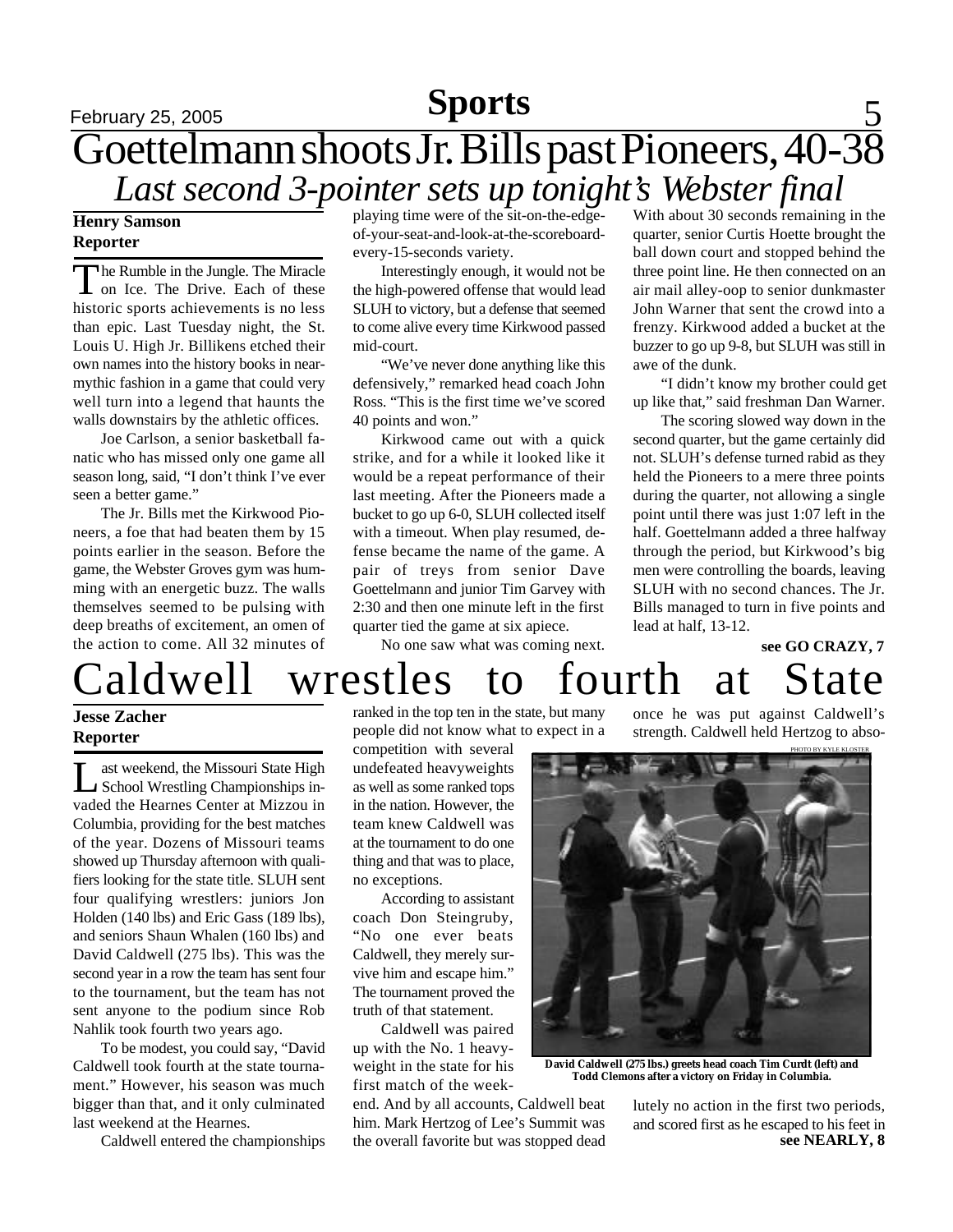## **6 News** February 25, 2005 bills fall out of playoffs to DeSmet **Sports**

#### **John Pecher Reporter**

The St. Louis U. High Icebills wrapped<br>up their season last Saturday in their he St. Louis U. High Icebills wrapped playoff series against DeSmet. Coming off a 7-2 loss on Monday, they needed a win to advance.

However, things did not go the Icebills' way. The Spartans scored on a

A goal in the second by senior captain Mike Tangaro pulled the Icebills to within two, but the Spartans' shots kept coming. They added their fourth, fifth, and sixth goals in the second period, giving them a comfortable lead.

The Jr. Bills seemed to slow the game down in the third, creating more offensive chances, but they failed to capitalize on

PHOTO BY KYLE KLOSTER them. DeSmet then added two

more goals to seal the victory, 8-1.

However, the intensity did not stop. With only three seconds to go, senior Steve Fedchak was hit from behind, and members of both teams began to fight. The referees separated the two teams, and disallowed the

**A SLUH defender looks on as a DeSmet player shoots wide during the second period of last Saturday's 8-1 loss.**

shot from the blue line just minutes into the game, putting the Jr. Bills down 1-0. DeSmet added two to their lead, and entered the second period up by three.

# Belugabills end season third in state

### **Kevin O'Neil Reporter**

I L ast week, the St. Louis U. High swimming and diving team concluded its season with a third-place finish in the state meet. For the third time in three years, the Speedobills finished in the top three teams at state. They also defended their three-year streak as the highest scoring team from the St. Louis area.

"The state meet was an excellent way to finish an exciting year," commented senior Matt Odenwald. "Everyone swam well."

In regular season dual meets, the Speedobills finished with a record of 9- 3. The Aquabills lost to Lafayette, Parktraditional handshake at the end of the game .

Nevertheless, Tangaro and the Jr. Bills proceeded to line up outside of the locker

way Central, and Cape Central. The Jr. Bills finished second and third in their two tri-meets of the year. In their only quadmeet of the year, the Speedobills placed first, ahead of Rockhurst, MICDS, and Parkway South.

Many of the losses during the season can be attributed to the large number of swimmers on the U. High team. To ensure that every swimmer had a chance to compete, lineups would not always be made with the goal of winning the meet in mind. Even with junior varsity swimmers participating at the varsity level, the Freestylebills were still able to compete with every team in the St. Louis area.

Besides placing third in the state meet, highlights of the season included winning

# **SEASON STATS**

**6-10-4 Regular Season (2-2 in playoffs) 4th in Metro Conference**

### **TEAM LEADERS: John Pecher:**

**446 saves (3rd in league) Alex Effinger:**

**.867 Goals Against Average Eddie Effinger:**

**13 Goals, 12 Assists, 25 Points**

**Larry Howe: 7 Goals, 17 Assists, 25 Points Chris Place:**

**14 Goals, 10 Assists, 24 Points Mike Tangaro: 11 Goals, 12 Assists, 23 Points**

rooms, shaking hands with the Spartan players.

Despite the disappointing series against DeSmet, the Jr. Bills finished the regular season with a 6-10-4 record, and a 2-2-0 record in the playoffs.

the Marquette Relays and capturing the MCC conference title for the third year in a row. The Marquette Relays provided the Jr. Bills with confidence and energy at the beginning of the season, while the MCC conference meet victory capped off a season of hard work in the pool.

After a great year, the Speedobills look forward to a continuation of their successes next year. They will lose state qualifying swimmers Adam Trafton, Dave Schwarz, and Tim Heafner but will remain state contenders with talented underclassmen such as junior Wes Going and freshman David Miller.

"Next year should be even more exciting," promised sophomore Jake Roeckle.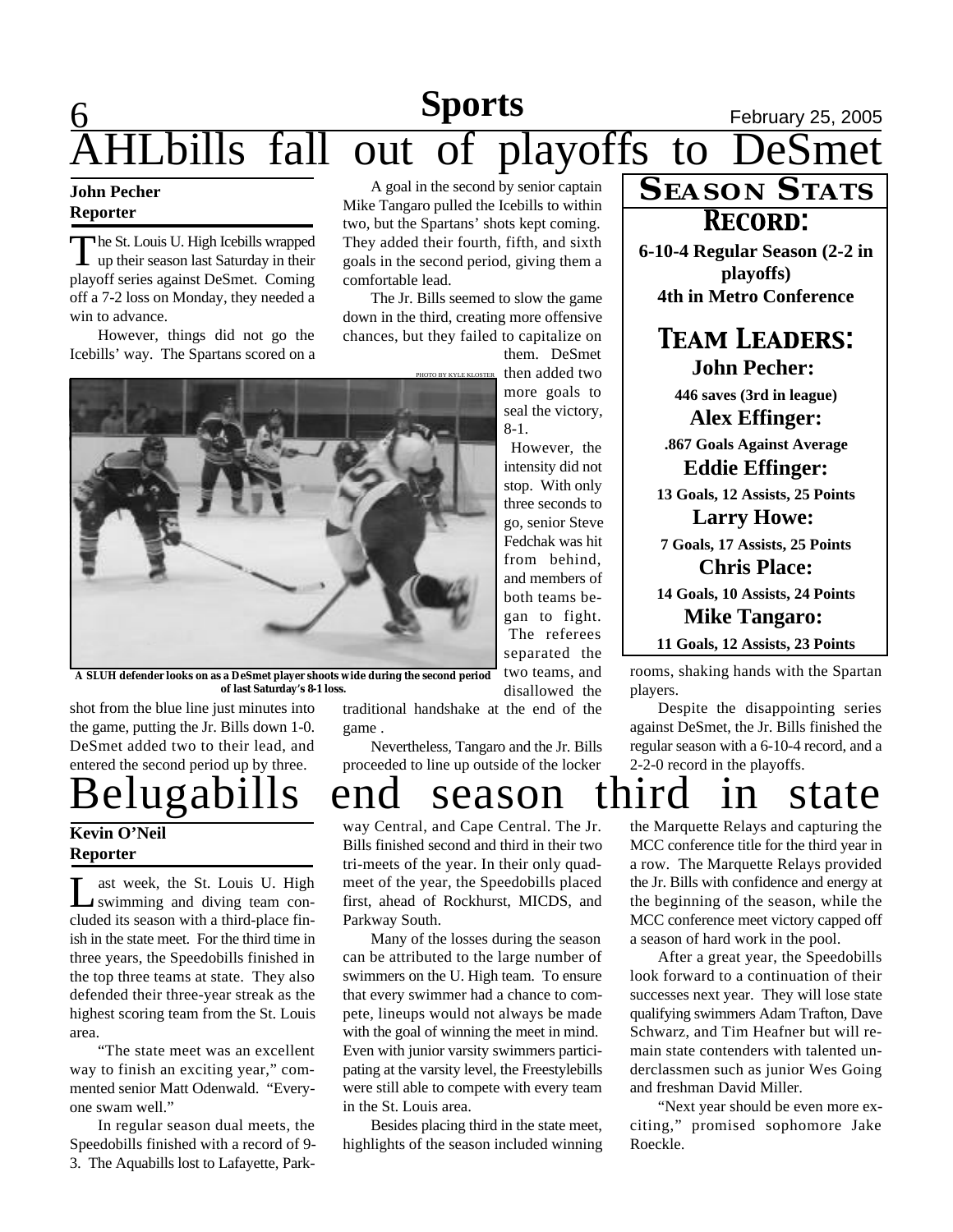## **February 25, 2005 Sports** 7 GO CRAZY

#### (from 5)

Jim Knapp, S.J., graced with the sarcastic wit of the Society of Jesus, excitedly visited the cheering section during halftime and joked, "Someone has to stop this offensive madness." Both teams must have subconsciously heard his joke, as

both Kirkwood and SLUH doubled their halftime scores by the end of the third quarter.

Goettelmann greeted the new half with a three pointer right off the bat, but Kirkwood battled right back to tie the game at 16.

At that point, Garvey took over; he seemed to be all over the place, handling the ball extremely well and nabbing a few loose balls to spark an 8-0 SLUH run. And right when Kirkwood began to climb back, Garvey squared up and dropped a three to put the Jr. Bills up by six.

Senior Dan Henry would add another from the top of the key to end the quarter with SLUH leading 30-27. SLUH was fighting fiercely, but Kirkwood was lurking in its shadow, waiting to pounce and come back in round four.

The fourth quarter turned into a game of its own. The nervous excitement enveloped the court as the intense level of play reached a high. After a minute of defense, the Pioneers took their first lead since the first quarter with two quick baskets, making the score 31-30. Goettelmann responded with an in-your-face three pointer against a double team to give the lead back to the Jr. Bills.

Then the game turned hectic and physical. The two teams traded desperate baskets until a Jr. Bill foul with 1:25 left put Kirkwood center Billy Brandenburg on the line for a one-and-one. He made one free throw to give Kirkwood a onepoint lead.

A missed rebound opportunity for the Jr. Bills after Brandenburg missed his second free throw gave Kirkwood the ball

back, but the U. High defense held strong and gave Hoette the ball. He drove, stopped, popped, and dropped with 44 seconds left in the game to put SLUH ahead by one point, 37-36.

By now the noise in the gym was deafening. Fans were standing up and



**Junior Nick Riganti powers to the hole during Tuesday's 40-38 win over Kirkwood. The Basketbills advanced to play Webster Groves tonight at 7 p.m.**

clapping, having watched a hardwood masterpiece unravel before their eyes. Kirkwood fans and cheerleaders were being drowned out by the combined noise of SLUH's fans and, oddly enough, Webster Groves fans, who wanted to see Kirkwood lose just as much as SLUH wanted to win.

Kirkwood inbounded the ball at half court and waited for a shot. After a tip-in off a missed field goal fell in, all hope for a SLUH comeback seemed to vanish as the Jr. Bills trailed 38-37 with 22 seconds left. SLUH called a timeout with 10.5 seconds remaining, and the entire gym rose to its feet in unison and braced itself for a big finish.

SLUH inbounded to Garvey, but there was little movement. Goettelmann swung around the outside of a two-man screen and received the ball. He darted right but was met by his defender. With two seconds left he changed direction and released an off-balance three pointer with a hand in his face. The buzzer sounded in mid-flight and heralded the arrival of the ball as it bounced off the backboard and straight through the net. The Jr. Bills emerged on top, 40-38.

In the ensuing chaos, the two most poignant images of competition existed. SLUH exulted in jubilation joined by their crowd above, as Kirkwood stood stunned, motionless on the court in disbelief. Goettelmann had pulled off the childhood dream of every backyard player.

Flashing an ear-to-ear grin and with a twinkle in his eye, Goettelmann said, "It was just so awesome," when asked about his game-ending heroics.

"This kind of game is great for the team because we really grinded this one out. But in the long run, it just means we practice on Thursday and stay alive," remarked Ross.

It was no walk in the park, but the Jr. Bills advanced to the final round of their district tournament. They face No. 2 ranked Webster Groves tonight at 7:00 p.m. The season isn't over yet. If you missed the first round of playoff action, don't get down; come and cheer for the Jr. Bills as they try to grab their first playoff birth in the Ross era. Henry said in all seriousness on Wednesday, "Fans are really going to make the difference." The doors open at 5:30 p.m. Plan on getting there early as SLUH goes after the district title, five as one.

**Parking Reminder:** As of Monday, sophomores must park on the south Science Center parking lot west of the student lot on Berthold. The Monday after Cashbah weekend, excavation will begin on the Berthold Lot, and overflow juniors must also park on the south Science Center lot.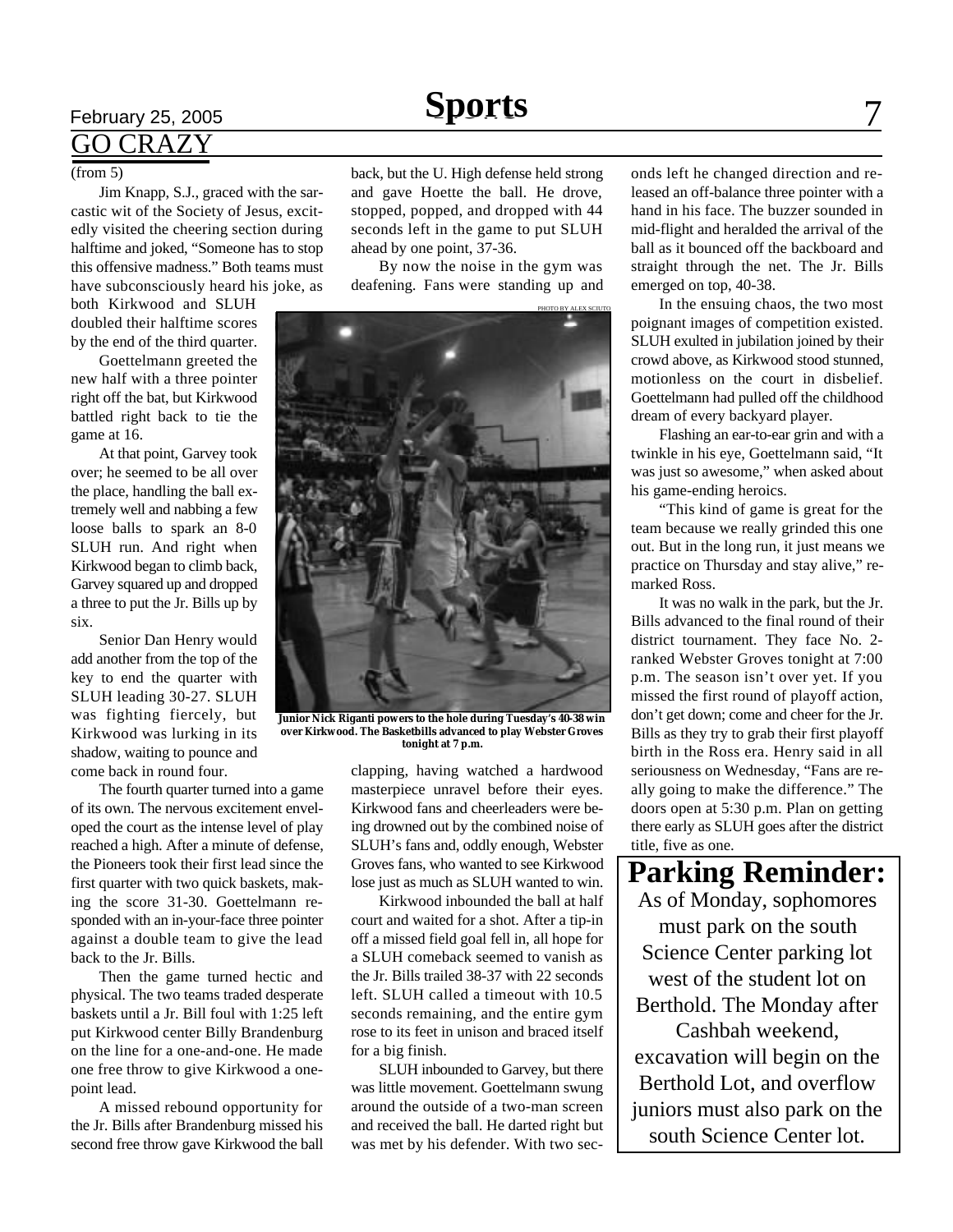# 8 **Sports** February 25, 2005 NEARLY

#### (from 5)

the second period. But a third period escape by Hertzog tied the score.

The match ended shortly after a highly controversial call when the referee awarded one penalty point to Hertzog after calling Caldwell for stalling. The call was questionable to say the least, but it gave Hertzog a practically unearned victory as he escaped Caldwell for the minor victory.

Caldwell went on to make meat of opponent Matt McKinney of Fox in the first wrestleback round, pinning him at 1:15.

Caldwell wrestled Jason Highfill of Glendale High next. This match was not for those with a nailbiting problem. A penalty point awarded to Highfill in the third tied the score before Highfill escaped to take the lead by one.

The two heavyweights were sent back to the sparring position, waiting for the other to break first. In a sudden and clutch burst of ferocity, Caldwell executed the slickest takedown you'll see from a heavyweight to seal the 3-2 victory.

Caldwell next wrestled Tom Huer of Fort Zumwalt West. Huer entered the match against his coach's concern for the terrible damage done to his right shoulder the night before. Huer took Caldwell into the third period, although Caldwell was winning by two points and dominating the match. Just when Caldwell was executing his powerful bar arm to turn Huer, Huer's shoulder gave way and he tapped out.

Caldwell's next match against Addison Meyers of Lafayette involved no takedowns or points awarded; the two giants fought mainly for control for the first two periods. Then, in the third, Caldwell turned Meyers right to his back for the pin with one minute left in the match to secure a top four placement in the tournament.

Caldwell's final match of the season was against Hertzog again and had a strikingly similar outcome. Hertzog escaped the match, up only by one penalty point after four periods of wrestling. Caldwell did a number on Hertzog, trying to make the best of his advantage as Hertzog had an injured left arm. But Hertzog proved

down by Caldwell and finished the match up by one point.

Caldwell had no regrets from either of the two losses to Hertzog and took to the podium with pride, knowing he ended his high school wrestling career as the fourth best heavyweight wrestler in the entire state of Missouri.

Nor did head coach Tim Curdt have regrets, saying, "(Caldwell) didn't have a bad match, he was phenomenal ... (He is) the best senior heavyweight in the metro area (and) that's exciting. It's a special experience."

Holden was paired up in the first round with Brian Sanguinet of Lafayette. Sanguinet entered the tournament ranked nearly the best in the state and with a nearly undefeated record.

Holden saw Sanguinet come at him early and often. Sanguinet shot on Holden four times in the first period and three more in the second. Sanguinet's excellent takedowns did a number on Holden but he wrestled very well. He did the best that a wrestler could do against such a good offensive competitor. Holden never gave up without sprawling and keeping wizzers with every shot.

Holden was turned to his back only twice for short intervals and stayed off his back for the rest of the match. Sanguinet did rack up 21 points compared to Holden's six points to win the match by tech fall.

Holden won by injury default in his first wrestleback round, sending him to the second round of wrestlebacks to face Brian Patrick of Pattonville. This match was not nearly as explosive and ferocious as his previous match. Patrick only pulled one takedown in the first, as Holden was able to keep him at bay.

Patrick took Holden down and turned him again in the second but could not get the pin.

Patrick chose top position in the third period and turned Holden once for three points, but could take only a major decision as Holden ended his excellent season strong in his last match of the state tournament.

Whalen might not have known it at the time, but he would wrestle his first round match against the future state champ at the 160 lb. class. Bobby Conn, from Marquette high school, came into the tournament with an incredible 38-1 record. Conn worked three takedowns in the first period, and in the third, put Whalen to his back for the pin at 1:39.

Whalen went on to wrestle Mike Tracy of Francis Howell Central. Whalen put up a fight, but was pinned in the second period, eliminating him from title contention.

Thus ended Whalen's best season of his high school career. Qualifying for state is what he's wanted all along and to make it is nothing less than a victory for him. He'll be looking to achieve more in the sport at the collegiate level starting next year.

Gass stayed off his back in his first round match against Tom Humphrey of Troy. Gass fought Humphrey well, keeping him to only a two-point lead after one period. Gass went right back at Humphrey in the second for a good takedown, but Humphrey quickly escaped to return the favor and turn Gass for two more points. Humphrey scored two more in the third and won 11-3, sending Gass to the wrestleback round to face Troy Parks of Liberty.

Gass was highly defensive in his match against Parks, preventing him from getting even a single takedown. Gass scored the only takedown of the match in the second period, but it would only be enough to tie the score before Parks turned him for two points in the third to win 4-2.

Gass was eliminated, but had a wonderful state-qualifying season. Earlier in the year, he was good enough to pin the future state champ to win the Vianney Tournament as well as ending with a more than winning record.

Of the tournament, Curdt concluded, "Sean wrestled very well, Jon and Eric gained valuable experience; (they) wrestled in a way that honored their seasons ... Caldwell didn't have a bad match ... he was a force to be reckoned with."

The SLUH varsity wrestling team ended the 2004-2005 season proudly, with four state wrestlers and one state placer, and look forward to continue the tradition next year.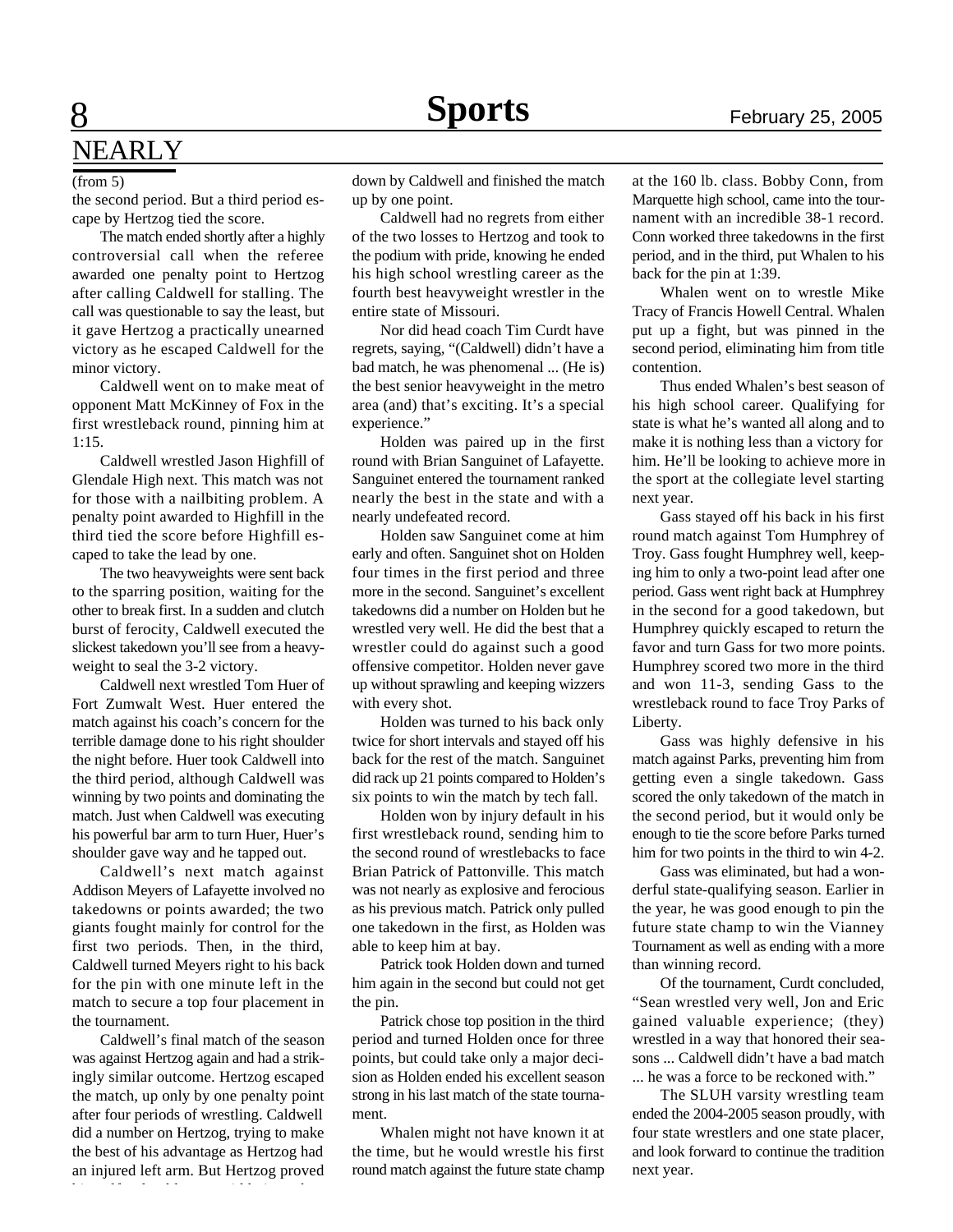# February 25, 2005 **News** 9

### SANDMAN

#### (from 2)

Eggleston said that the track team will be using the sand for long jump practice and that students are welcome to use the courts for volleyball games after school.

In addition, the courts will also be used for sand volleyball at the Spring Fling carnival in April. "We want to try and use (the sand) as much as we can while it's here," Kesterson said.

Eggleston said that between the cost of the sand itself and the delivery of the sand, STUCO would be paying a total of about \$1,000, which will be covered by funds largely from STUCO's back-toschool mixer which was held in August. Kesterson said that STUCO will pay for the sand upon its delivery, but it has paid for several railroad ties, already delivered, which will form the boundaries of the courts.

Both Kesterson and Eggleston were confident that the sand would be in place in plenty of time for Fall Festival. "It's been tough to squeeze in with Spring Fling coming up," Kesterson said. "We just had to wait for the right time."

### BIRD FLU

#### (from 2)

selfish reasons, at times." Students who come to school while sick are putting other students at risk, said Gilbert.

Gilbert continued, "And it's not just you and me—if students come to school and they know they're sick, clubs and sports teams, the cast in the play, the basketball team could come down with the flu, and the district tournament is right around the corner. The kids that knowingly come ... that's a problem. Those guys come to school, and that's what spreads it."

Common symptoms of the virus Gilbert has observed include severe chills, body aches, sore throat, headaches, and dry coughing. "If you're not feeling well in the morning, you're running a fever, (or) you're vomiting, those are good guidelines to stay home," Gilbert asserted. He explained that the flu is viral, so there is no

## KING ME

game."

Nienhaus always was respectful to his opponents and his dedication and leadership of the team will be hard to replace next year.

While the team was disappointed, there are multiple season highlights. Under Nienhaus, this is the second straight year in which the chess team has made it to the playoffs. Last year Metro slaughtered the chess team in the playoffs, 30-0. This year, the score was a bitterly close 19-11, with the match coming down to the final board.

Also, almost all the strong teams in the division are composed of seniors, and the SLUH chess team has two strong juniors and several developing players returning next year. With a strong team returning, SLUH chess is looking to be a formidible opponent next year.

Next year will also be Frank Kovarik's second year as moderator as he continues to enhance his knowledge of chess.

As for this season, Kovarik said, "I'm really proud of all the guys on the team, and especially of Brian Nienhaus, who was instrumental in getting chess started back up at SLUH when he was a freshman and has been a tremendous leader for the team. We'll miss him."

cure and those afflicted must wait for the body to expel the virus on its own. Gilbert emphasized, "If you know you're sick, stay home and recoup—the best thing to do is rest and recover."

English teacher Rich Moran offered his observations of the flu's effects on student body saying, "(There haven't been) a lot of students missing (from my classes), but a lot of snot—it's hard to keep kleenex in the room."

Math teacher Tom Flanagan noticed that "Not a big number of guys are missing, but a few guys are sick for a number of days." Despite the flu's effects, Flanagan said that "make-up work is not an issue, probably because (the students have) got class notes and homework on the internet now. That helps."

Although no one can know for sure

### J-WOOD

#### $(from 2)$  (from 1)

notification.

The ACT is divided up into four sections: math, English, reading, and science. Each test is scored from 1-36, and from these four tests, the ACT comes up with a composite score. Westwood's four scores included two 36's in reading and science and two 35's in math and English. Although Westwood missed one question in both math and English, his composite score ended up a 36.

The test on Feb. 12 was the first ACT to offer an optional writing component. Westwood chose to take the writing test, which is required by many colleges.

Westwood said, "They just give you an open-ended question. The question I had was they gave you two different types of classroom settings, group discussion or individual work, and you had to pick one and argue which one is better for learning and why."

Westwood has not yet received the score results from the writing test, but the writing score will have no effect on his composite 36.

Westwood hopes the 36 will help his chances of getting into a competitive college. "Stanford is the college that I really want to go to. ... It's always been my dream. I was looking at Stanford and they've got a wide range (of studies), so I can get my engineering (degree) but I can still get (a) business (degree) as well." Westwood is also considering Massachusetts Institute of Technology, Notre Dame, and Vanderbilt.

Westwood is not the first Jr. Bill to score a 36 on the ACT. Earlier this year senior Paul Barker earned a perfect score on his exam, which he took in September.

when the sickness will pass, the epidemic seems to be declining this week. Only nineteen students reported an absence due to sickness this past Monday, the lowest in over two weeks. Ultimately, "The virus just needs to run its course," according to Gilbert.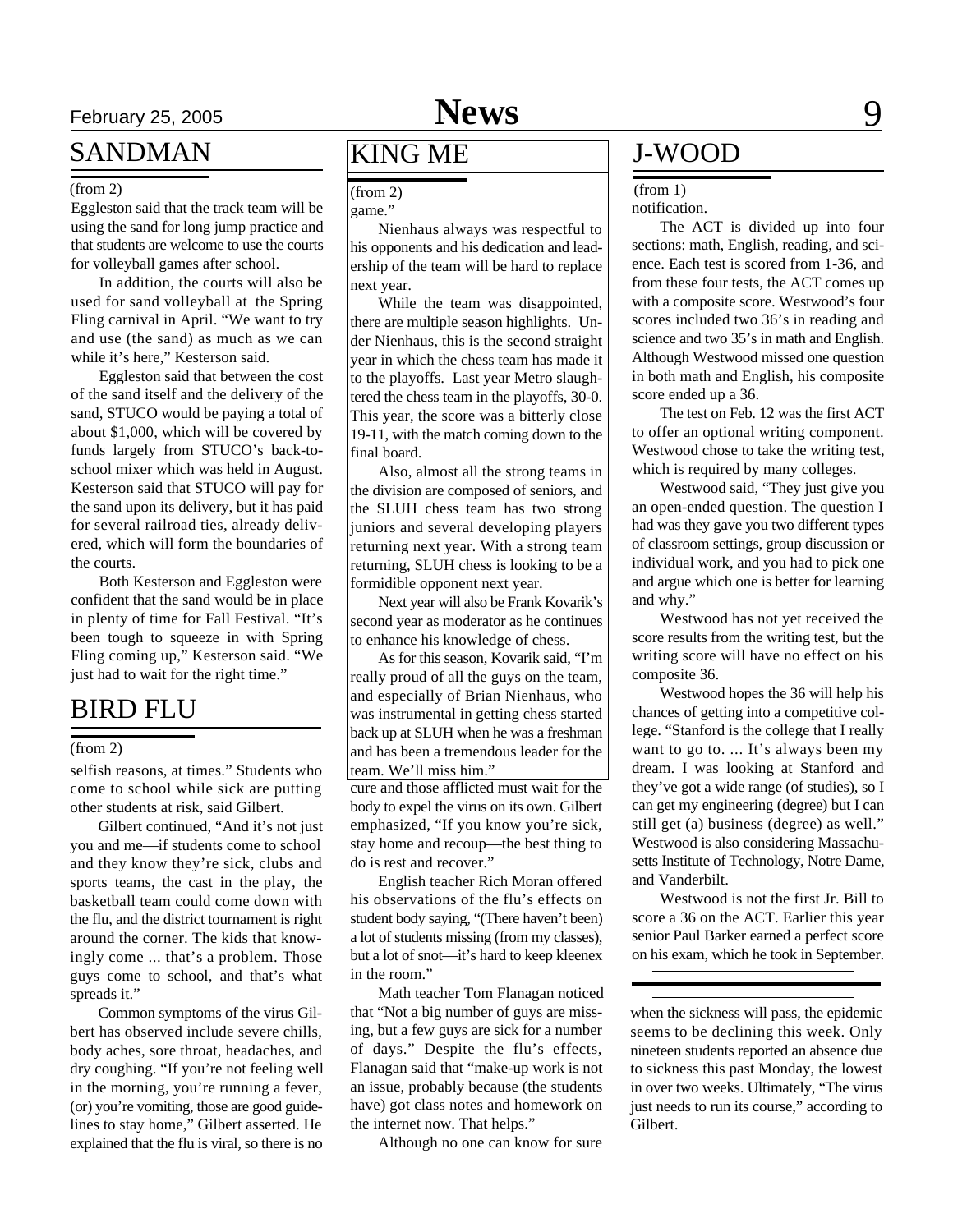## 10 **News** February 25, 2005 **NORTHSIDE**

#### (from 1)

cipal Mary Schenkenberg said. "(The committees) will have to do baseline surveys to see where are we right now (in each target area). What the committees will be invited to do now as part of the North Central study is to try to decide, 'OK where are we now? What are we going do to improve behavior?' And then ... (we will) set some goals."

The Oral Performance committee, chaired by choral director Joe Koestner and history teacher Tim O'Neil, will look at how SLUH students prepare for and give public presentations, whether in the classroom or as part of an extracurricular activity, such as Student Council Forum meetings or Senior Project reflections. They plan to evaluate the presentation skills of next year's junior class to gather data and establish a common base for discussion. In this area, the SLUH community felt that although the SLUH curriculum did incorporate oral presentations and projects into classroom activity, it did not include the skills necessary to prepare and give the presentations.

"When you get to college and when you get into the outside professional world, you are often called on to do (speeches and presentations)," Koestner said. "To take a research paper and make it into an oral presentation, that is a different project. Most kids do not know what the difference is between writing a research paper, which you could read in class, and making an interesting and informative oral performance of the same material."

The Multiculturalism Committee, chaired by counselor Nina See and theology teacher Rob Garavaglia, will focus on developing the cultural perspectives of SLUH students, especially their knowledge and awareness of different religious backgrounds. The common thread in this target area is that many felt SLUH students lacked exposure to both non-Christian religions and non-Catholic Christian traditions. Students also felt that they needed to confront their personal prejudices and stereotypes.

"We realize in the events of the world,

students (ask), 'Why are there wars? And how do religions fit into this?' All of the world events are making us aware of all these (other) religious traditions," See said.

The Negative Influences Committee, chaired by English teacher Tim Curdt and ceramics teacher Mary Whealon, is looking at information and attitudes in society that objectify people and draws students away from the goal of "life-affirming habits and virtues," as stated in the new Mission Statement. This study area came out of a prevailing sentiment that students are becoming less and less able to extract themselves from the advertising culture which surrounds them.

"Where do we see these kinds of forces in our society working against these stated (ideals)? There is a lot of discussion about addressing areas in terms of sexuality (and) study habits and skill, in terms of instant gratifications," Curdt said. "Right now we are in the process of (asking), 'What do we mean?' and once we get to that point, I imagine it will be dividing into specific areas which we can investigate and talk about ways in which we can evaluate what student attitudes are towards the culture itself and these influences."

Throughout the next year, each committee will develop approaches to improve SLUH's performance in the target area. The Steering Committee and a visiting North Central committee will then determine the usefulness and viability of each committee's plan and decide whether to implement the plan or send it back for further discussion.

Currently, each committee is carefully defining what the deficiency or problem within their target area exactly is. When the Steering Committee reviewed the survey results, they noticed recurring trends and ideas which they then refined into the possible areas of study. However, neither the committee nor those surveyed necessarily had a standard definition of what each topic entailed.

Steering Committee Chariman Chuck Hussung said, "In theory, by studying the school, that is what we have found out,

that (parents, students, alumni, and faculty) see (the target areas) as needing some attention, and faculty selected them as they would like to look into. ... (But) we have asked the co-chairs (of each committee) to pick five or six people within the pool of people who expressed interest in their area to be a sort of 'Steering Committee' for that committee."



**Editor in Chief:** Greg "Mistakes were  $made = civilian death" Fox$ 

**Sports Editor:** Tim "voting irregularities = fraud" Huether

**Features/Photography Editor:** Alex "pre-emptive strike = offensive war" Sciuto

**Core Staff:** Sean "Family values = anti- (insert minority)" Powers, Seth "privatized social security = nationalized casino" Clampett, Timo "supply-side economics = theft" Kim, Kyle "intelligence = best guess" Kloster, Brian "best guess = what the prez wants to hear" Krebs, Andrew "what the prez wants to hear = yes, sir" Mueth

**Staff:** Eric "oil = cause for war" Durban, Tim "ownership society = plutocracy" Malecek, Andrew "Western Hemispheric Institute for Security Cooperation = Guerilla Death Squad 101" Schroeder

**Advisors:** Frank "unacceptable loss = American death" Kovarik, Sean "acceptable loss = native death" O' Neil

**Moderator:** Steve "Clear Skies = Global warming" Missey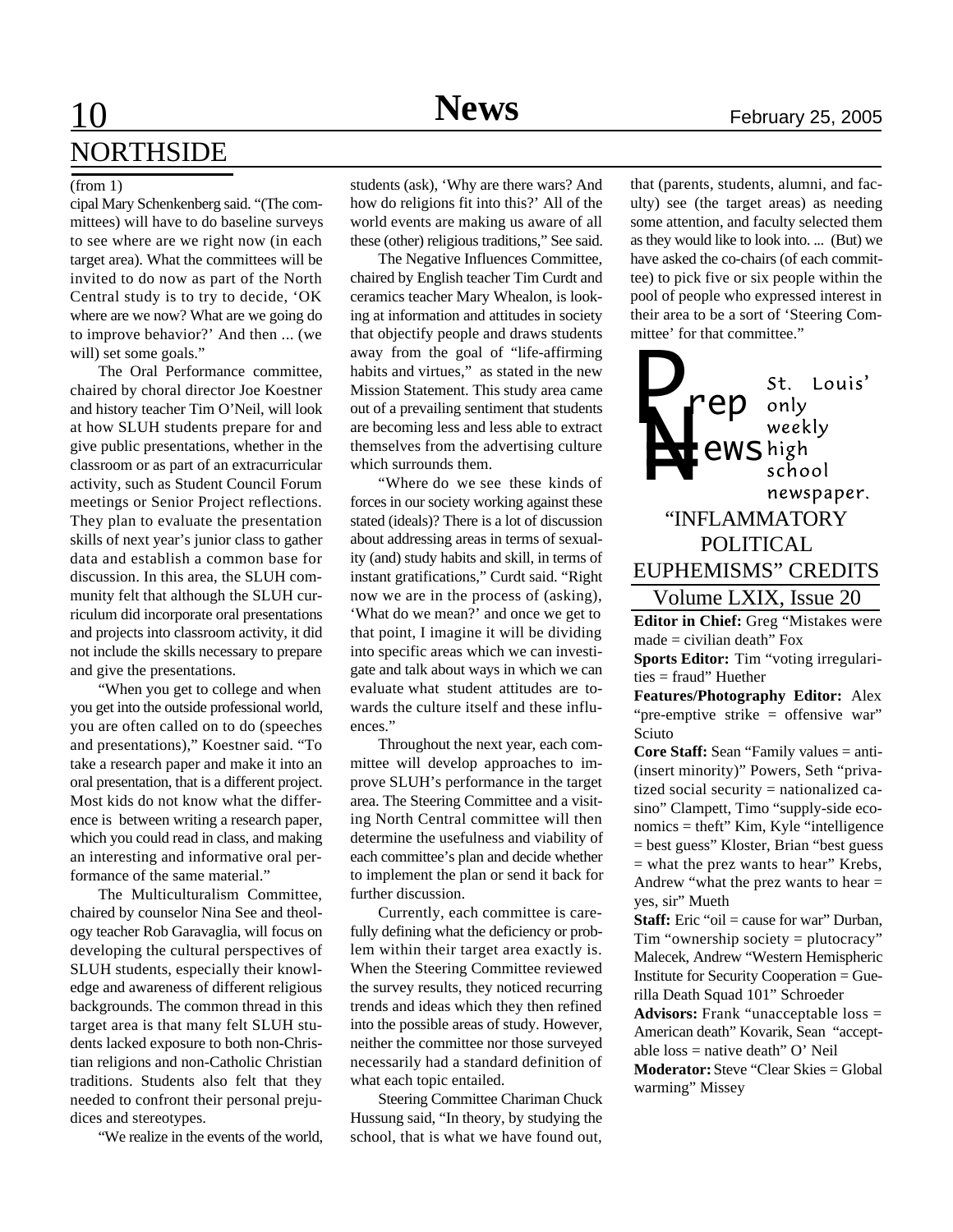# February 25, 2005 **News** 11 MUSICOLOGY

"It was like a domino effect. One person won and then we just kept winning," said senior No. 4 seed Joe Lorenz.

The doubles team of senior Pat Sheehan and junior Jason Rusch continued the roll and accomplished something they hadn't done all year—defeat CBC. Despite losing in their previous three meetings this year, the team was oddly confident heading into the finals against CBC. Using teamwork that had not been seen during the year, they played strong throughout the match on the way to victory.

"We got a fourth shot at them and were able to capitalize on their weaknesses," commented Rusch.

Not to be outdone, seniors Eric Durban and Lorenz, seeds 5 and 4 respectively, ended their SLUH racquetball careers with individual state championships. After going undefeated during league play, Durban swept through his bracket and won handily in the finals, playing with a very loose, calm style.

Like many of the other JPKbills, Lorenz elevated his game at the right time and played confidently throughout his bracket romp. Lorenz easily turned aside his DeSmet opponent 15-6, 15-7 to win

(from 1) his first individual championship. Lorenz too, was able to play his game by staying loose and having fun, something which can often be lost in the back and forth game of racquetball, where singles players rely on only themselves on the court.

> Junior No. 3 seed Justin "Spicy" Langan finished up the run of first place finishes by taking out a feisty Brett Bronenkamp from DeSmet, who had played Langan close in previous matchups. The 15-11, 15-9 victory was well-earned and capped off a terrific season for the junior. Langan went 9-1 and also captured first place at the Top Seed Tournament.

> Senior No. 1 seed Ryan Franklin finished off a tumultuous season by taking third over Brad Ballam of Kirkwood, getting revenge for a league loss two weeks prior. Unfortunately, Franklin had to take on eventual champion Charlie Hostmann in the semifinals, losing in straight games. However, Franklin felt he played his best racquetball in the third place match.

> "I was absolutely on fire and I can't say that I have played that well all year," commented Franklin on his third place match.

 After completing an undefeated 10-0 league season that included a first place victory at the Top Seed Tournament, se-<br> **see QUADRUPED, 12** 

PHOTO BY TIM HUETHER

nior No. 2 seed Pat Corcoran advanced to the finals, but was not up to his best in that match and had to settle for a second place finish to his CBC opponent. Corcoran, however, did not go quietly in the finals, a match that drew a large crowd and provided lots of drama.

Each match against CBC this year turned heated as both teams felt the pressure of tough competition. Many words were exchanged and a passionate rivalry has developed. Corcoran's match was no different as both schools' crowds were loud throughout the game and both players jawed at each other during the game. However, after Corcoran's loss, the Hbills rallied around the developing passion and turned it into a spirit capable of winning, which they did handily.

Throughout the year the Jr. Bills have thoroughly supported each other and Saturday was no different. Constant cheering and high fives elevated the team beyond its competition.

"Our guys went into every match with the whole team behind them and that was a huge factor (in the victory)," commented Koestner.

Past state championship teams have often ended their celebration with the

# **Father-Son Rec Night**

**SLUH held its annual Father-Son Rec Night in the gym, Danis Lobby and pool hall Monday night. Students and their fathers enjoyed a night of basketball, pool and other frivolities. At right, junior Dan Finucane shoots while his father looks on.**